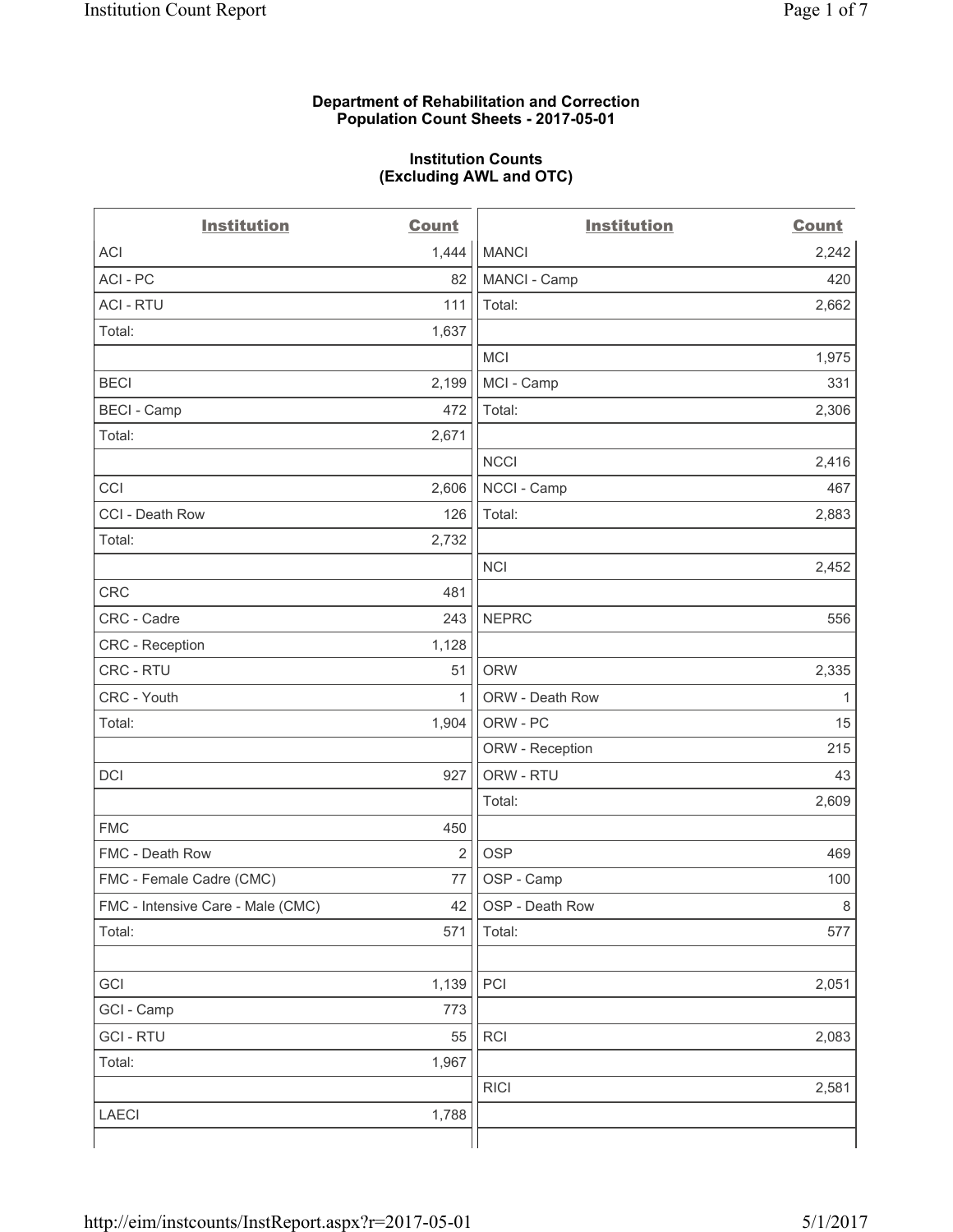|                          |       | SCI              |                          | 2,032  |
|--------------------------|-------|------------------|--------------------------|--------|
| LECI                     | 2,056 |                  |                          |        |
| LECI - Camp              | 156   | SOCF             |                          | 1,237  |
| Total:                   | 2,212 | SOCF - RTU       |                          | 55     |
|                          |       | Total:           |                          | 1,292  |
| LOCI                     | 2,225 |                  |                          |        |
|                          |       | <b>TCI</b>       |                          | 1,090  |
| LORCI                    | 230   | TCI - Camp       |                          | 440    |
| LORCI - Cadre            | 155   | Total:           |                          | 1,530  |
| <b>LORCI - Reception</b> | 1,048 |                  |                          |        |
| Total:                   | 1,433 | <b>TOCI</b>      |                          | 917    |
|                          |       | <b>TOCI - PC</b> |                          | 92     |
| <b>MACI</b>              | 1,047 | Total:           |                          | 1,009  |
| MACI - Minimum           | 1,299 |                  |                          |        |
| Total:                   | 2,346 | <b>WCI</b>       |                          | 1,155  |
|                          |       | <b>WCI-RTU</b>   |                          | 91     |
|                          |       | Total:           |                          | 1,246  |
|                          |       |                  |                          |        |
|                          |       |                  | <b>Total Population:</b> | 50,282 |

\* The Total Population includes 30 Offenders with Reason Codes 30 & 31. \*\* The Total Population includes 40 Offenders with Reason Code 0A.

# **Male Population by Security Level (Include AWL and Exclude OTC)**

| $\mathbf{v}$<br><b>Security Level</b> | <b>Body</b> | $\mathbf{r}$<br><b>AWL</b> | $(-OTC)$     | <b>Total</b> |
|---------------------------------------|-------------|----------------------------|--------------|--------------|
| Total Level 5                         | 84          | $\overline{2}$             | 2            | 84           |
| Total Level 4                         | 2,045       | 22                         | 17           | 2,050        |
| Total Level 3                         | 11,966      | 165                        | 121          | 12,010       |
| Total Level 2                         | 16,036      | 231                        | 169          | 16,098       |
| <b>Total Level 1</b>                  | 15,745      | 189                        | 94           | 15,840       |
| <b>Total Death Row</b>                | 137         |                            | <sup>0</sup> | 138          |
| <b>Total Male</b>                     | 46,013      | 610                        | 403          | 46,220       |

# **Female Population by Institution (Include AWL and Exclude OTC)**

| <b>Institution</b>       | <b>Body</b> | <b>AWL</b> | <u>(-OTC)</u> | <b>Total</b> |
|--------------------------|-------------|------------|---------------|--------------|
| <b>DCI</b>               | 927         | 11         | 8             | 930          |
| <b>FMC</b>               | 23          |            | 0             | 24           |
| FMC - Female Cadre (CMC) | 77          |            | 0             | 78           |
| <b>NEPRC</b>             | 556         | 18         | 6             | 568          |
| <b>ORW</b>               | 2,334       | 48         | 24            | 2,358        |
|                          |             |            |               |              |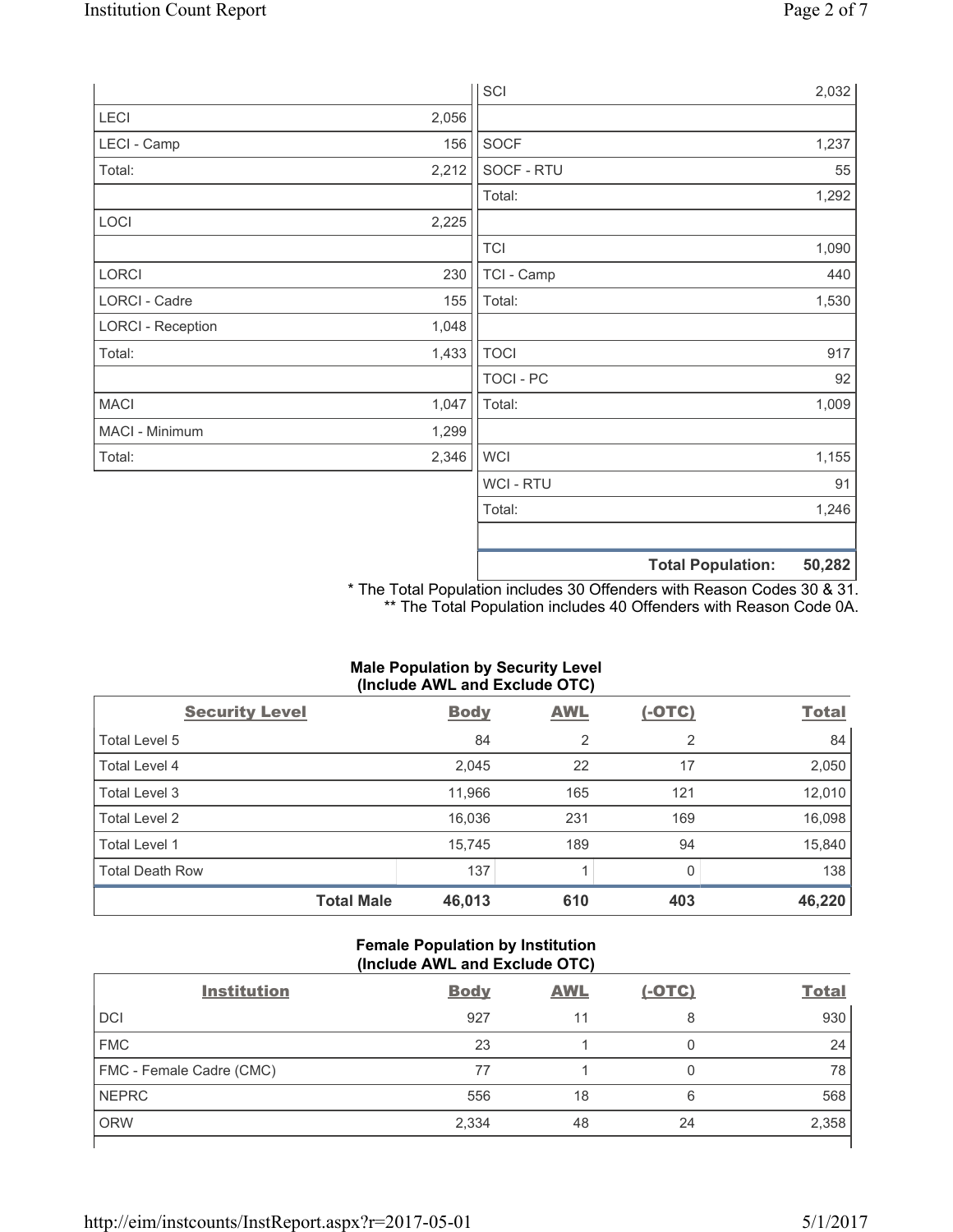| <b>ORW</b> - Death Row |                          |        | 0   |     |        |
|------------------------|--------------------------|--------|-----|-----|--------|
| ORW - PC               |                          | 15     | 0   |     | 15     |
| <b>ORW</b> - Reception |                          | 215    | っ   |     | 216    |
| <b>ORW - RTU</b>       |                          | 43     |     |     | 43     |
|                        | <b>Total Female</b>      | 4,191  | 81  | 39  | 4,233  |
|                        |                          |        |     |     |        |
|                        | <b>Total Population:</b> | 50,204 | 691 | 442 | 50,453 |

#### **Male Population by Institution: Security Level 5 (Include AWL and Exclude OTC)**

|             | <b>Institution</b>   | <b>Body</b> | <b>AWL</b> | $(-OTC)$ | <b>Total</b> |
|-------------|----------------------|-------------|------------|----------|--------------|
| <b>OSP</b>  |                      | 73          |            |          | 73           |
| <b>SOCF</b> |                      |             |            |          |              |
| SOCF - RTU  |                      |             |            |          |              |
| <b>TOCI</b> |                      |             |            |          |              |
|             | <b>Total Level 5</b> | 84          |            |          | 84           |

# **Male Population by Institution: Security Level 4 (Include AWL and Exclude OTC)**

| <b>Institution</b>       | <b>Body</b>    | <b>AWL</b>          | $(-OTC)$            | <b>Total</b>     |
|--------------------------|----------------|---------------------|---------------------|------------------|
| <b>ACI</b>               | 7              | 1                   | 1                   | $\overline{7}$   |
| CRC                      | 22             | $\mathbf 0$         | $\mathsf{O}\xspace$ | 22               |
| CRC - Reception          | $\,6\,$        | $\mathbf 0$         | $\mathsf{O}\xspace$ | $\,6\,$          |
| GCI                      | $\overline{2}$ | $\mathbf 0$         | $\mathsf{O}\xspace$ | $\sqrt{2}$       |
| LECI                     | 14             | $\mathbf 0$         | $\mathsf{O}\xspace$ | 14               |
| LOCI                     | 1              | $\mathbf 0$         | $\mathsf 0$         | 1                |
| LORCI                    | $\hbox{9}$     | $\mathbf 0$         | $\mathsf{O}\xspace$ | $\boldsymbol{9}$ |
| LORCI - Cadre            | 1              | $\mathbf 0$         | $\mathsf{O}\xspace$ | 1                |
| <b>LORCI - Reception</b> | $6\phantom{1}$ | $\mathbf 0$         | $\mathsf 0$         | $\,6\,$          |
| <b>MACI</b>              | 41             | $\mathsf{O}\xspace$ | $\mathsf 0$         | 41               |
| <b>MANCI</b>             | 23             | $\mathbf{1}$        | 1                   | 23               |
| MCI                      | $\mathbf{1}$   | $\mathbf 0$         | $\mathsf{O}\xspace$ | 1                |
| <b>NCCI</b>              | $\mathfrak{S}$ | $\mathbf{1}$        | $\mathbf{1}$        | $\mathfrak{S}$   |
| <b>OSP</b>               | 393            | $\,$ 3 $\,$         | $\overline{2}$      | 394              |
| PCI                      | 1              | $\mathbf 0$         | $\mathsf 0$         | 1                |
| <b>RCI</b>               | 13             | 1                   | 1                   | 13               |
| <b>RICI</b>              | 8              | $\mathbf 0$         | $\mathsf 0$         | 8                |
| <b>SOCF</b>              | 1,228          | 11                  | $\boldsymbol{9}$    | 1,230            |
| SOCF - RTU               | 49             | $\mathbf 0$         | $\mathbf 0$         | 49               |
| <b>TCI</b>               | $\overline{7}$ | $\mathsf{O}\xspace$ | $\mathsf{O}\xspace$ | $\overline{7}$   |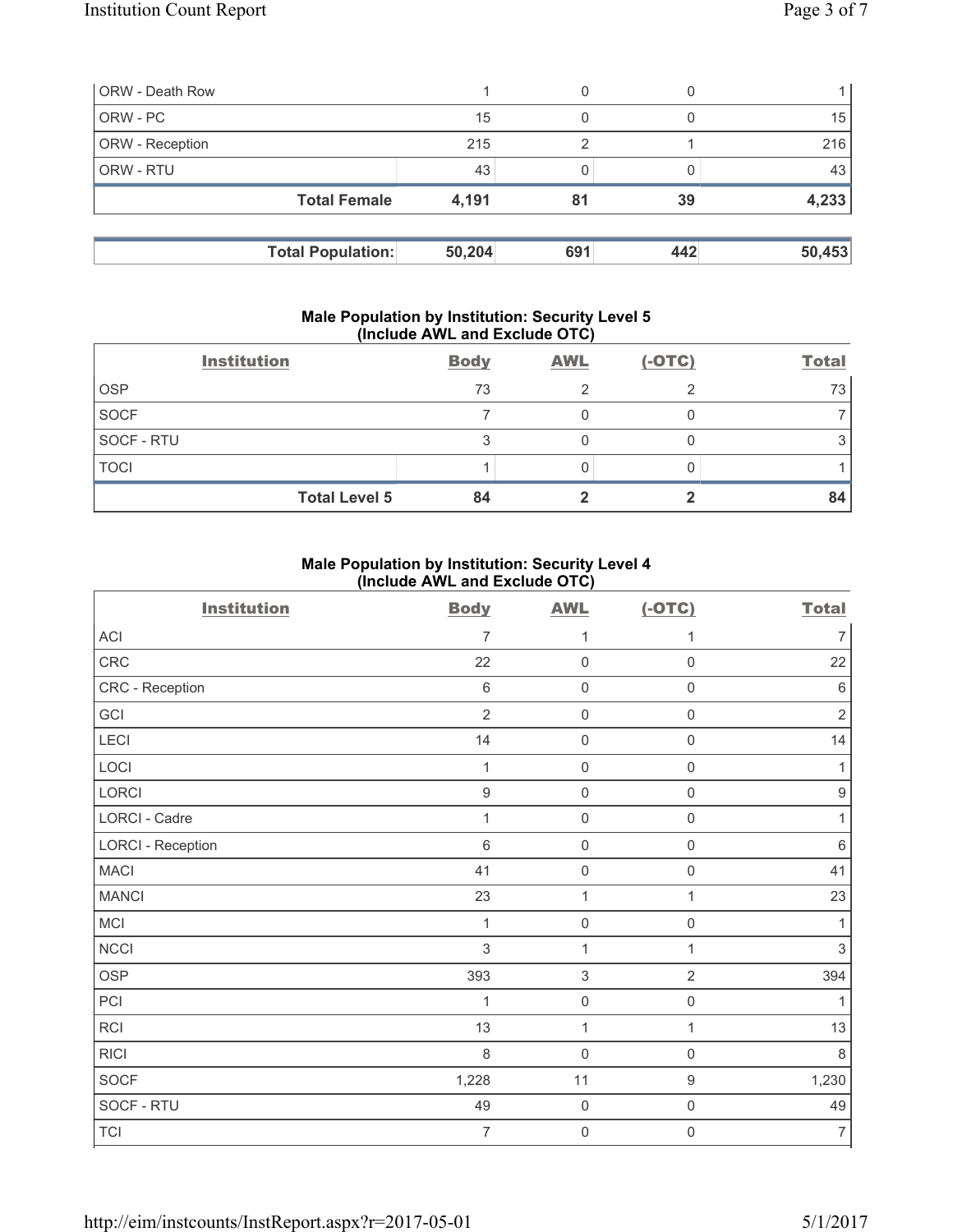|                | <b>Total Level 4</b><br>2,045 | 22 | 2,050 |
|----------------|-------------------------------|----|-------|
| <b>WCI-RTU</b> |                               |    |       |
| <b>WCI</b>     | 11                            |    |       |
| TOCI - PC      | 16                            |    | 16    |
| <b>TOCI</b>    | 182                           |    | 184   |

### **Male Population by Institution: Security Level 3 (Include AWL and Exclude OTC)**

| <b>Institution</b>                | <b>Body</b>               | <b>AWL</b>                | $(-OTC)$                  | <b>Total</b>              |
|-----------------------------------|---------------------------|---------------------------|---------------------------|---------------------------|
| <b>ACI</b>                        | 18                        | 1                         | 1                         | 18                        |
| ACI-PC                            | $\overline{2}$            | $\mathsf 0$               | $\mathsf 0$               | $\mathbf 2$               |
| <b>BECI</b>                       | $\overline{2}$            | $\mathsf{O}\xspace$       | $\mathsf 0$               | $\overline{2}$            |
| CCI                               | $\overline{7}$            | $\mathsf{O}\xspace$       | $\mathsf 0$               | $\overline{7}$            |
| CRC                               | 105                       | $\ensuremath{\mathsf{3}}$ | $\ensuremath{\mathsf{3}}$ | 105                       |
| CRC - Cadre                       | 138                       | $\mathsf{O}\xspace$       | $\mathsf 0$               | 138                       |
| CRC - Reception                   | 898                       | 14                        | 12                        | 900                       |
| CRC - RTU                         | 51                        | $\mathsf{O}\xspace$       | $\mathsf 0$               | 51                        |
| CRC - Youth                       | $\mathsf{O}\xspace$       | $\mathbf{1}$              | $\mathbf{1}$              | 0                         |
| <b>FMC</b>                        | $\overline{5}$            | $\mathbf{1}$              | $\mathsf 0$               | $\,6\,$                   |
| FMC - Intensive Care - Male (CMC) | $\sqrt{2}$                | $\mathsf{O}\xspace$       | $\mathsf 0$               | $\sqrt{2}$                |
| GCI                               | $\mathbf{1}$              | $\mathsf{O}\xspace$       | $\mathsf 0$               | 1                         |
| <b>LAECI</b>                      | $\mathfrak{S}$            | $\mathbf 0$               | $\mathsf 0$               | $\mathsf 3$               |
| LECI                              | 2,027                     | 17                        | 15                        | 2,029                     |
| LOCI                              | $\mathbf{1}$              | $\mathbf 0$               | $\mathsf 0$               | $\mathbf{1}$              |
| LORCI                             | 48                        | 32                        | 29                        | 51                        |
| LORCI - Cadre                     | 96                        | $\mathsf{O}\xspace$       | $\mathsf 0$               | 96                        |
| <b>LORCI - Reception</b>          | 558                       | $\mathsf{O}\xspace$       | $\mathsf{O}\xspace$       | 558                       |
| <b>MACI</b>                       | 953                       | 11                        | $\,8\,$                   | 956                       |
| <b>MANCI</b>                      | 2,203                     | 27                        | 19                        | 2,211                     |
| MANCI - Camp                      | $\mathbf{1}$              | $\mathsf{O}\xspace$       | $\mathsf{O}\xspace$       | 1                         |
| <b>MCI</b>                        | $\mathbf{1}$              | $\mathsf 0$               | $\mathsf 0$               | 1                         |
| <b>NCCI</b>                       | $\sqrt{5}$                | $\mathbf{1}$              | $\mathbf{1}$              | $\,$ 5 $\,$               |
| <b>NCI</b>                        | $\ensuremath{\mathsf{3}}$ | $\mathsf{O}\xspace$       | $\mathsf{O}\xspace$       | $\ensuremath{\mathsf{3}}$ |
| OSP - Camp                        | $\mathbf 1$               | $\mathsf{O}\xspace$       | $\mathsf{O}\xspace$       | $\mathbf{1}$              |
| $\sf{PCI}$                        | 35                        | $\sqrt{3}$                | $\mathsf 0$               | 38                        |
| <b>RCI</b>                        | 1,889                     | 19                        | 13                        | 1,895                     |
| <b>RICI</b>                       | $\overline{4}$            | $\mathsf{O}\xspace$       | $\mathbf 0$               | 4                         |
| SCI                               | $\mathbf{1}$              | $\mathsf{O}\xspace$       | $\mathsf 0$               | $\mathbf{1}$              |
| SOCF                              | $\mathbf{1}$              | $\mathsf{O}\xspace$       | $\mathsf{O}\xspace$       | $\mathbf{1}$              |
| SOCF - RTU                        | $\sqrt{3}$                | $\mathsf{O}\xspace$       | $\mathsf 0$               | $\sqrt{3}$                |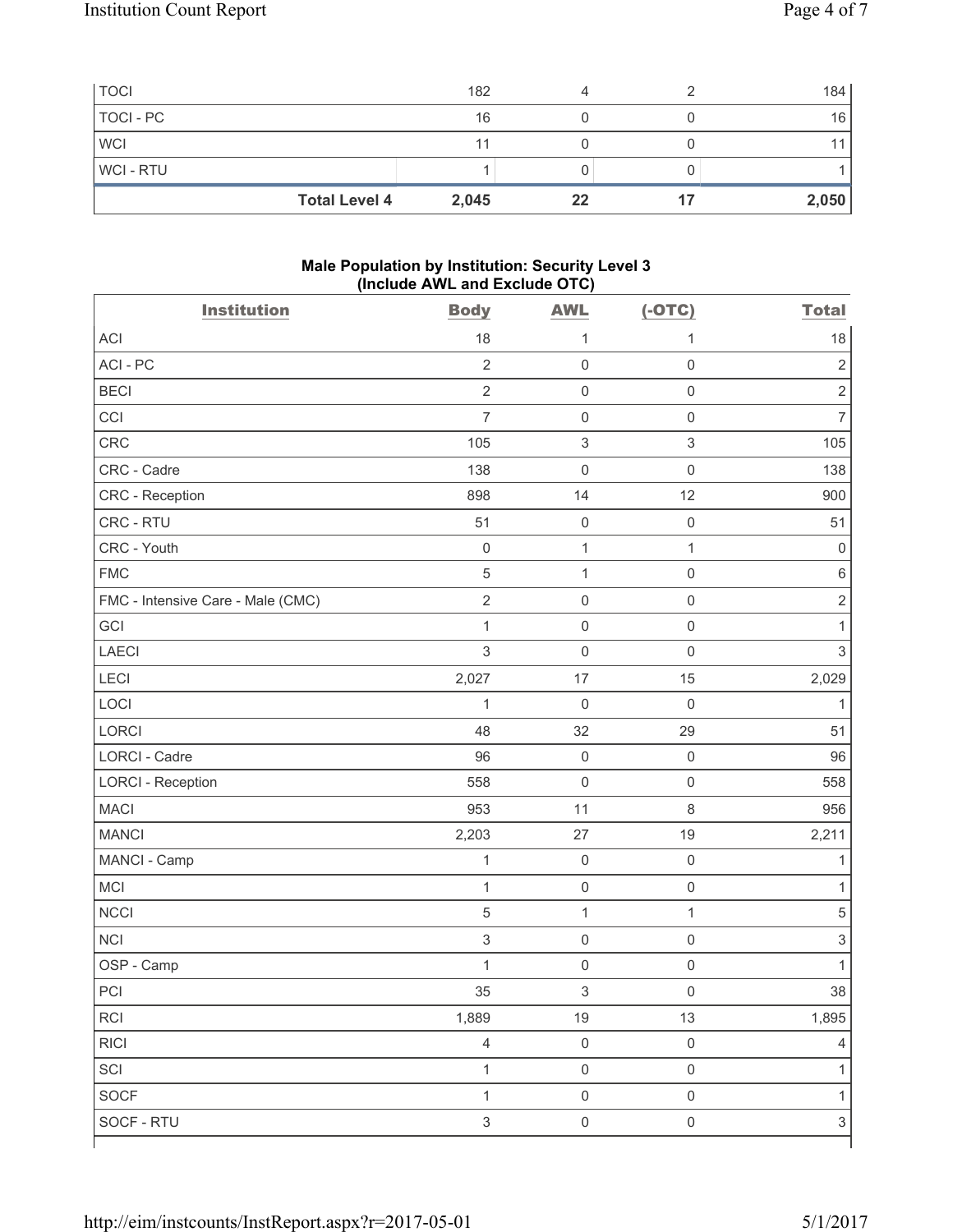| <b>TCI</b>  |                      | 1,040  | 21  | 10  | 1,051  |
|-------------|----------------------|--------|-----|-----|--------|
| TCI - Camp  |                      |        |     |     |        |
| <b>TOCI</b> |                      | 582    | 4   |     | 583    |
| TOCI - PC   |                      | 76     |     |     | 77     |
| <b>WCI</b>  |                      | 1,118  | 9   | 6   | 1,121  |
| WCI - RTU   |                      | 87     |     |     | 87     |
|             | <b>Total Level 3</b> | 11,966 | 165 | 121 | 12,010 |

#### **Male Population by Institution: Security Level 2 (Include AWL and Exclude OTC)**

| <b>Institution</b>                | <b>Body</b>    | <b>AWL</b>          | $(-OTC)$            | <b>Total</b>   |
|-----------------------------------|----------------|---------------------|---------------------|----------------|
| <b>ACI</b>                        | 723            | 5                   | $\mathbf{1}$        | 727            |
| ACI - PC                          | 78             | $\mathsf{O}\xspace$ | $\mathsf{O}\xspace$ | 78             |
| <b>ACI - RTU</b>                  | 77             | $\mathbf{1}$        | $\mathsf{O}\xspace$ | 78             |
| <b>BECI</b>                       | 1,397          | 24                  | 18                  | 1,403          |
| CCI                               | 1,861          | 17                  | 13                  | 1,865          |
| <b>CRC</b>                        | 178            | $\,8\,$             | $\,6\,$             | 180            |
| CRC - Cadre                       | 105            | $\mathsf 0$         | $\mathsf{O}\xspace$ | 105            |
| CRC - Reception                   | 143            | $\overline{7}$      | $\,6\,$             | 144            |
| CRC - Youth                       | $\mathbf{1}$   | $\mathbf{1}$        | $\mathbf{1}$        | $\mathbf{1}$   |
| <b>FMC</b>                        | 8              | $\overline{2}$      | $\mathsf{O}\xspace$ | 10             |
| FMC - Intensive Care - Male (CMC) | 18             | $\mathsf{O}\xspace$ | $\mathsf{O}\xspace$ | 18             |
| GCI                               | 586            | 3                   | $\overline{2}$      | 587            |
| <b>GCI-RTU</b>                    | 40             | $\mathbf 0$         | $\mathsf{O}\xspace$ | 40             |
| <b>LAECI</b>                      | 1,112          | 18                  | 18                  | 1,112          |
| LECI                              | $\overline{5}$ | $\mathsf{O}\xspace$ | $\mathsf{O}\xspace$ | 5              |
| LOCI                              | 1,215          | 13                  | $10$                | 1,218          |
| LORCI                             | 119            | 31                  | 28                  | 122            |
| <b>LORCI - Cadre</b>              | 51             | $\mathsf{O}\xspace$ | $\mathsf{O}\xspace$ | 51             |
| <b>LORCI - Reception</b>          | 312            | $\overline{2}$      | $\overline{2}$      | 312            |
| <b>MACI</b>                       | 53             | $\mathsf{O}\xspace$ | $\mathsf{O}\xspace$ | 53             |
| <b>MANCI</b>                      | $\overline{4}$ | $\mathbf{1}$        | $\mathbf{1}$        | $\overline{4}$ |
| <b>MCI</b>                        | 1,490          | 17                  | $\,8\,$             | 1,499          |
| MCI - Camp                        | $\mathbf{1}$   | $\mathbf 0$         | $\mathsf{O}\xspace$ | $\mathbf{1}$   |
| <b>NCCI</b>                       | 1,422          | 12                  | 11                  | 1,423          |
| <b>NCI</b>                        | 1,714          | 23                  | 21                  | 1,716          |
| PCI                               | 695            | 12                  | $\,$ 3 $\,$         | 704            |
| RCI                               | 181            | $\mathbf 0$         | $\mathsf{O}\xspace$ | 181            |
| <b>RICI</b>                       | 1,507          | 23                  | 13                  | 1,517          |
| SCI                               | 901            | 11                  | $\overline{7}$      | 905            |
|                                   |                |                     |                     |                |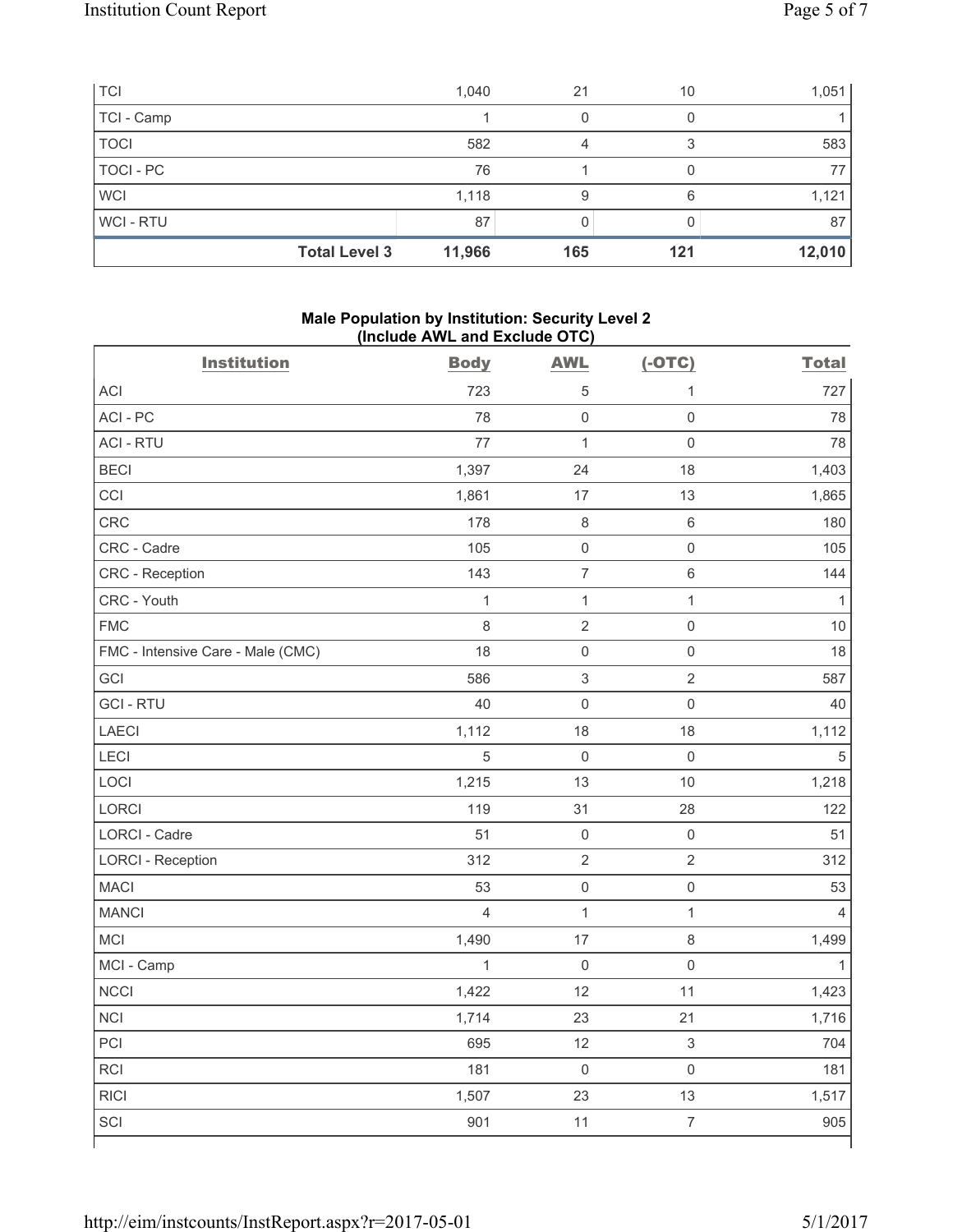| <b>Total Level 2</b> | 16,036 | 231 | 169 | 16,098 |
|----------------------|--------|-----|-----|--------|
| <b>WCI-RTU</b>       |        |     |     |        |
| <b>WCI</b>           | 25     |     |     | 25     |
| <b>TOCI</b>          |        |     |     |        |
| <b>TCI</b>           |        |     |     |        |

## **Male Population by Institution: Security Level 1 (Include AWL and Exclude OTC)**

| <b>ACI</b><br>696<br>5<br>1<br>ACI - PC<br>$\overline{2}$<br>$\mathbf 0$<br>$\mathsf 0$<br>34<br>$\mathbf 0$<br>$\mathsf 0$<br><b>ACI - RTU</b><br>$\sqrt{5}$<br><b>BECI</b><br>800<br>13<br><b>BECI - Camp</b><br>$\mathsf 0$<br>472<br>$\mathbf 0$<br>CCI<br>736<br>$\overline{7}$<br>$\overline{4}$<br><b>CRC</b><br>$\sqrt{5}$<br>112<br>4<br>$\mathsf 3$<br>$\mathbf{1}$<br>CRC - Reception<br>76<br><b>FMC</b><br>412<br>13<br>$\mathbf{1}$<br>FMC - Intensive Care - Male (CMC)<br>22<br>$\mathsf{O}\xspace$<br>$\mathsf 0$<br>GCI<br>550<br>13<br>$6\,$<br>$\mathbf 1$<br>GCI - Camp<br>773<br>$\mathbf{1}$<br><b>GCI-RTU</b><br>$\mathsf 0$<br>$\mathsf 0$<br>15<br><b>LAECI</b><br>673<br>$\sqrt{5}$<br>$\sqrt{5}$<br>LECI<br>10<br>$\mathsf{O}\xspace$<br>$\mathsf 0$<br>156<br>LECI - Camp<br>$\mathsf{O}\xspace$<br>$\mathbf 0$<br>$\overline{2}$<br>LOCI<br>1,008<br>$\mathbf{1}$<br><b>LORCI</b><br>53<br>14<br>13<br><b>LORCI - Cadre</b><br>$\mathsf{O}\xspace$<br>$\overline{7}$<br>$\mathsf 0$<br><b>LORCI - Reception</b><br>172<br>$\mathsf 0$<br>$\mathsf 0$<br>$\overline{5}$<br>MACI - Minimum<br>$\overline{7}$<br>1,299<br>12<br>$\,8\,$<br><b>MANCI</b><br>4<br>419<br>$\mathbf 0$<br>$\mathsf{O}\xspace$<br>MANCI - Camp<br><b>MCI</b><br>12<br>$\overline{4}$<br>483<br>MCI - Camp<br>330<br>$\mathsf{O}\xspace$<br>$\mathsf{O}\xspace$<br>NCCI<br>5<br>986<br>$11$<br>$\mathsf{O}\xspace$<br>NCCI - Camp<br>467<br>$\mathsf 0$<br>$\boldsymbol{9}$<br><b>NCI</b><br>$\overline{7}$<br>734<br>$\mathfrak{S}$<br>$\overline{2}$<br>$\mathbf{1}$<br><b>OSP</b><br>OSP - Camp<br>$\mathsf{O}\xspace$<br>$\mathsf{O}\xspace$<br>99 | <b>Institution</b> | <b>Body</b> | <b>AWL</b> | $(-OTC)$         | <b>Total</b>   |
|-------------------------------------------------------------------------------------------------------------------------------------------------------------------------------------------------------------------------------------------------------------------------------------------------------------------------------------------------------------------------------------------------------------------------------------------------------------------------------------------------------------------------------------------------------------------------------------------------------------------------------------------------------------------------------------------------------------------------------------------------------------------------------------------------------------------------------------------------------------------------------------------------------------------------------------------------------------------------------------------------------------------------------------------------------------------------------------------------------------------------------------------------------------------------------------------------------------------------------------------------------------------------------------------------------------------------------------------------------------------------------------------------------------------------------------------------------------------------------------------------------------------------------------------------------------------------------------------------------------------------------------------------------------|--------------------|-------------|------------|------------------|----------------|
|                                                                                                                                                                                                                                                                                                                                                                                                                                                                                                                                                                                                                                                                                                                                                                                                                                                                                                                                                                                                                                                                                                                                                                                                                                                                                                                                                                                                                                                                                                                                                                                                                                                             |                    |             |            |                  | 700            |
|                                                                                                                                                                                                                                                                                                                                                                                                                                                                                                                                                                                                                                                                                                                                                                                                                                                                                                                                                                                                                                                                                                                                                                                                                                                                                                                                                                                                                                                                                                                                                                                                                                                             |                    |             |            |                  | $\overline{2}$ |
|                                                                                                                                                                                                                                                                                                                                                                                                                                                                                                                                                                                                                                                                                                                                                                                                                                                                                                                                                                                                                                                                                                                                                                                                                                                                                                                                                                                                                                                                                                                                                                                                                                                             |                    |             |            |                  | 34             |
|                                                                                                                                                                                                                                                                                                                                                                                                                                                                                                                                                                                                                                                                                                                                                                                                                                                                                                                                                                                                                                                                                                                                                                                                                                                                                                                                                                                                                                                                                                                                                                                                                                                             |                    |             |            |                  | 808            |
|                                                                                                                                                                                                                                                                                                                                                                                                                                                                                                                                                                                                                                                                                                                                                                                                                                                                                                                                                                                                                                                                                                                                                                                                                                                                                                                                                                                                                                                                                                                                                                                                                                                             |                    |             |            |                  | 472            |
|                                                                                                                                                                                                                                                                                                                                                                                                                                                                                                                                                                                                                                                                                                                                                                                                                                                                                                                                                                                                                                                                                                                                                                                                                                                                                                                                                                                                                                                                                                                                                                                                                                                             |                    |             |            |                  | 739            |
|                                                                                                                                                                                                                                                                                                                                                                                                                                                                                                                                                                                                                                                                                                                                                                                                                                                                                                                                                                                                                                                                                                                                                                                                                                                                                                                                                                                                                                                                                                                                                                                                                                                             |                    |             |            |                  | 113            |
|                                                                                                                                                                                                                                                                                                                                                                                                                                                                                                                                                                                                                                                                                                                                                                                                                                                                                                                                                                                                                                                                                                                                                                                                                                                                                                                                                                                                                                                                                                                                                                                                                                                             |                    |             |            |                  | 78             |
|                                                                                                                                                                                                                                                                                                                                                                                                                                                                                                                                                                                                                                                                                                                                                                                                                                                                                                                                                                                                                                                                                                                                                                                                                                                                                                                                                                                                                                                                                                                                                                                                                                                             |                    |             |            |                  | 424            |
|                                                                                                                                                                                                                                                                                                                                                                                                                                                                                                                                                                                                                                                                                                                                                                                                                                                                                                                                                                                                                                                                                                                                                                                                                                                                                                                                                                                                                                                                                                                                                                                                                                                             |                    |             |            |                  | 22             |
|                                                                                                                                                                                                                                                                                                                                                                                                                                                                                                                                                                                                                                                                                                                                                                                                                                                                                                                                                                                                                                                                                                                                                                                                                                                                                                                                                                                                                                                                                                                                                                                                                                                             |                    |             |            |                  | 557            |
|                                                                                                                                                                                                                                                                                                                                                                                                                                                                                                                                                                                                                                                                                                                                                                                                                                                                                                                                                                                                                                                                                                                                                                                                                                                                                                                                                                                                                                                                                                                                                                                                                                                             |                    |             |            |                  | 773            |
|                                                                                                                                                                                                                                                                                                                                                                                                                                                                                                                                                                                                                                                                                                                                                                                                                                                                                                                                                                                                                                                                                                                                                                                                                                                                                                                                                                                                                                                                                                                                                                                                                                                             |                    |             |            |                  | 15             |
|                                                                                                                                                                                                                                                                                                                                                                                                                                                                                                                                                                                                                                                                                                                                                                                                                                                                                                                                                                                                                                                                                                                                                                                                                                                                                                                                                                                                                                                                                                                                                                                                                                                             |                    |             |            |                  | 673            |
|                                                                                                                                                                                                                                                                                                                                                                                                                                                                                                                                                                                                                                                                                                                                                                                                                                                                                                                                                                                                                                                                                                                                                                                                                                                                                                                                                                                                                                                                                                                                                                                                                                                             |                    |             |            |                  | 10             |
|                                                                                                                                                                                                                                                                                                                                                                                                                                                                                                                                                                                                                                                                                                                                                                                                                                                                                                                                                                                                                                                                                                                                                                                                                                                                                                                                                                                                                                                                                                                                                                                                                                                             |                    |             |            |                  | 156            |
|                                                                                                                                                                                                                                                                                                                                                                                                                                                                                                                                                                                                                                                                                                                                                                                                                                                                                                                                                                                                                                                                                                                                                                                                                                                                                                                                                                                                                                                                                                                                                                                                                                                             |                    |             |            |                  | 1,009          |
|                                                                                                                                                                                                                                                                                                                                                                                                                                                                                                                                                                                                                                                                                                                                                                                                                                                                                                                                                                                                                                                                                                                                                                                                                                                                                                                                                                                                                                                                                                                                                                                                                                                             |                    |             |            |                  | 54             |
|                                                                                                                                                                                                                                                                                                                                                                                                                                                                                                                                                                                                                                                                                                                                                                                                                                                                                                                                                                                                                                                                                                                                                                                                                                                                                                                                                                                                                                                                                                                                                                                                                                                             |                    |             |            |                  | $\overline{7}$ |
|                                                                                                                                                                                                                                                                                                                                                                                                                                                                                                                                                                                                                                                                                                                                                                                                                                                                                                                                                                                                                                                                                                                                                                                                                                                                                                                                                                                                                                                                                                                                                                                                                                                             |                    |             |            |                  | 172            |
|                                                                                                                                                                                                                                                                                                                                                                                                                                                                                                                                                                                                                                                                                                                                                                                                                                                                                                                                                                                                                                                                                                                                                                                                                                                                                                                                                                                                                                                                                                                                                                                                                                                             |                    |             |            |                  | 1,301          |
|                                                                                                                                                                                                                                                                                                                                                                                                                                                                                                                                                                                                                                                                                                                                                                                                                                                                                                                                                                                                                                                                                                                                                                                                                                                                                                                                                                                                                                                                                                                                                                                                                                                             |                    |             |            |                  | 16             |
|                                                                                                                                                                                                                                                                                                                                                                                                                                                                                                                                                                                                                                                                                                                                                                                                                                                                                                                                                                                                                                                                                                                                                                                                                                                                                                                                                                                                                                                                                                                                                                                                                                                             |                    |             |            |                  | 419            |
|                                                                                                                                                                                                                                                                                                                                                                                                                                                                                                                                                                                                                                                                                                                                                                                                                                                                                                                                                                                                                                                                                                                                                                                                                                                                                                                                                                                                                                                                                                                                                                                                                                                             |                    |             |            |                  | 491            |
|                                                                                                                                                                                                                                                                                                                                                                                                                                                                                                                                                                                                                                                                                                                                                                                                                                                                                                                                                                                                                                                                                                                                                                                                                                                                                                                                                                                                                                                                                                                                                                                                                                                             |                    |             |            |                  | 330            |
|                                                                                                                                                                                                                                                                                                                                                                                                                                                                                                                                                                                                                                                                                                                                                                                                                                                                                                                                                                                                                                                                                                                                                                                                                                                                                                                                                                                                                                                                                                                                                                                                                                                             |                    |             |            |                  | 992            |
|                                                                                                                                                                                                                                                                                                                                                                                                                                                                                                                                                                                                                                                                                                                                                                                                                                                                                                                                                                                                                                                                                                                                                                                                                                                                                                                                                                                                                                                                                                                                                                                                                                                             |                    |             |            |                  | 467            |
|                                                                                                                                                                                                                                                                                                                                                                                                                                                                                                                                                                                                                                                                                                                                                                                                                                                                                                                                                                                                                                                                                                                                                                                                                                                                                                                                                                                                                                                                                                                                                                                                                                                             |                    |             |            |                  | 736            |
|                                                                                                                                                                                                                                                                                                                                                                                                                                                                                                                                                                                                                                                                                                                                                                                                                                                                                                                                                                                                                                                                                                                                                                                                                                                                                                                                                                                                                                                                                                                                                                                                                                                             |                    |             |            |                  | $\overline{4}$ |
|                                                                                                                                                                                                                                                                                                                                                                                                                                                                                                                                                                                                                                                                                                                                                                                                                                                                                                                                                                                                                                                                                                                                                                                                                                                                                                                                                                                                                                                                                                                                                                                                                                                             |                    |             |            |                  | 99             |
|                                                                                                                                                                                                                                                                                                                                                                                                                                                                                                                                                                                                                                                                                                                                                                                                                                                                                                                                                                                                                                                                                                                                                                                                                                                                                                                                                                                                                                                                                                                                                                                                                                                             | PCI                | 1,320       | 23         | $\boldsymbol{9}$ | 1,334          |